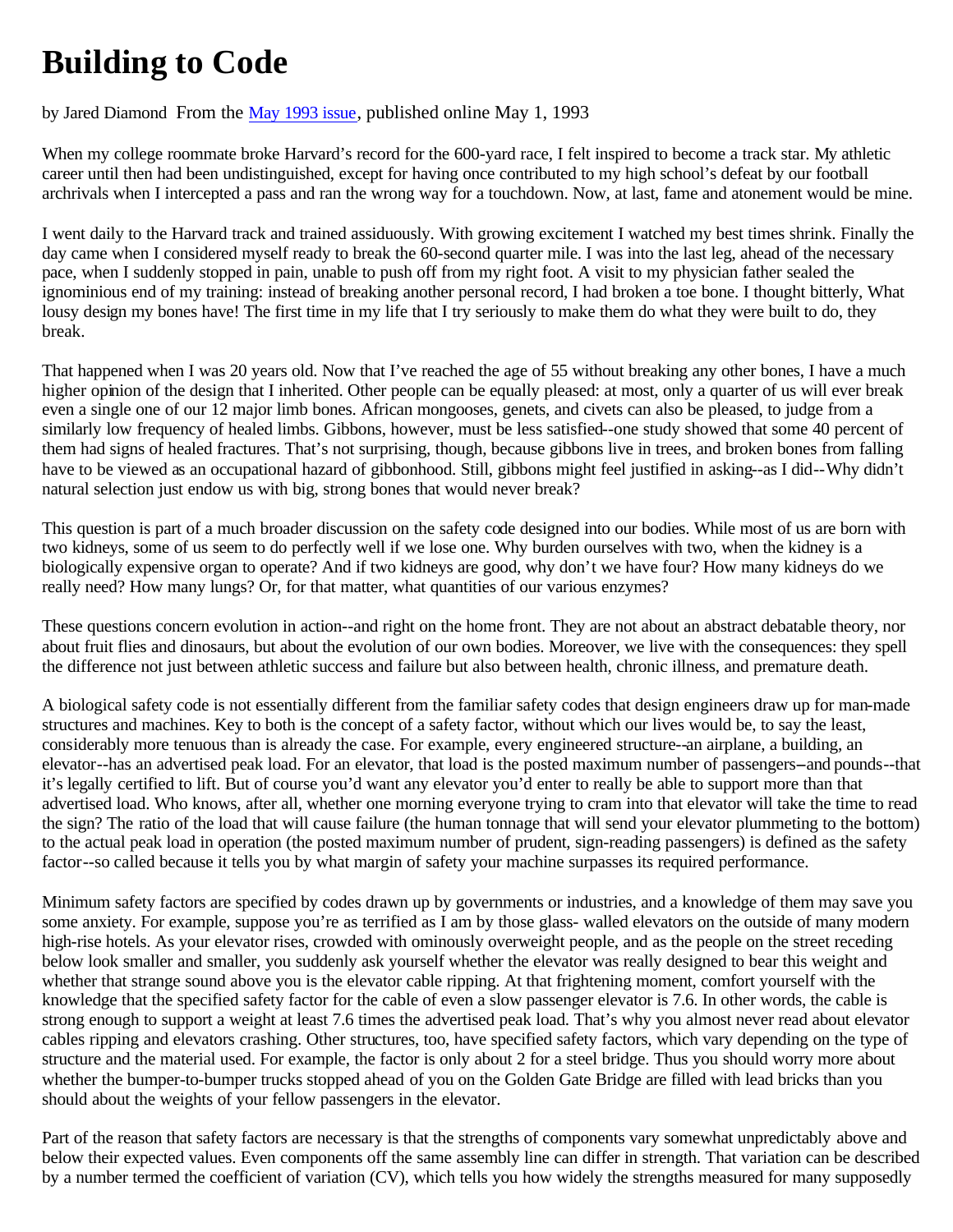identical components scatter around the average value of strength. For example, CVs of strengths are about 3 to 7 percent for concrete, 11 percent for steel, and 18 percent for green oak.

In addition, the actual loads on structures also vary somewhat. If you specify that an elevator is to hold no more than 10 people, you have to reckon with the risk that those people (weighing 150 pounds on average) could on some occasions happen to be 240-pound football players instead of 50-pound Cub Scouts, and that 14 people might ignore the sign and try to crowd into the elevator. Hence if you were foolish enough to build elevators exactly strong enough to lift a payload of  $10 \times 150 = 1,500$ pounds, your products would be troubled by crashes. That variability in both strengths and loads explains why construction codes specify safety factors: to reduce the risk of failure to some acceptably low level.

Okay, that's why engineers don't cut corners. But they also don't build superstrong structures, with a safety factor of, say, 100, that would be sufficiently high to eliminate any risk of failure at all. That's because the bigger and stronger the structure, the more it costs to build and operate and the more space it occupies. A manufacturer could certainly build a passenger elevator able to lift 15,000 pounds without breaking, but the cost of that deluxe elevator would quickly drive customers to a less phobic competitor.

Thus the safety factors of engineered structures are basically determined by the economics of free-market competition. That's natural selection played out in shopping centers instead of in the jungle. Overly strong as well as overly weak products tend to get eliminated, and only the products whose strength is enough but not too much survive.

Differences among safety factors specified by codes for different products reflect the varying outcomes of this fundamental trade-off between safety and cost. The more unpleasant the consequences of a product's structural failure, the higher its safety factor must be set to ensure that failure occurs rarely. That's why the safety factor for a slow elevator is 7.6 if it's a passenger elevator, 6.65 if it's a freight elevator (whose crashes could still jeopardize a person or two riding with the freight), and only 4.8 for a powered dumbwaiter (because who cares if a ripped cable drops the room-service breakfasts for the hotel guests).

So much for the well-understood safety factors of engineered structures. Now let's tackle the corresponding questions, lying at the frontiers of current research, about biological safety factors.

The most straightforward biological example involves bone and other structural materials of our bodies. We can analyze the strengths of skeletons, and the loads on them, with the same equations used for the steel skeleton of a skyscraper. The strength of bones can be measured experimentally by determining the force necessary to damage or break them in a machine. (Naturally, scientists make those measurements on bones removed from human cadavers or dead animals, not from bones still in their live owners.) During bones' actual use, loads on them can similarly be calculated by implanting a strain gauge in a live animal and recording the strain as the animal carries out its normal activities.

It turns out that safety factors of bones typically range from 2 to 4. That is, when a kangaroo hops, a horse gallops, a dog jumps, or we run, the actual peak strain on these bones is only about one-quarter to one-half the strain required to damage them irreversibly. Human weight lifters raising heavy barbells operate with lower safety factors (under 2) and are at greater risk of crushing a vertebra, but then, the human body wasn't designed for competitive weight lifting.

Some structures other than bones have lower safety factors. The draglines of spiders--the very thin silk threads by which spiders lower themselves--have a safety factor of less than 1.5. That means they would break under a weight only 50 percent greater than that of the spider itself. Squid, nautiluses, and their relatives operate even closer to the edge of disaster, with the internal, gas-filled shell chambers by which they maintain their buoyancy: the pressure pushing inward on those hollow chambers increases with depth. It turns out that the pressures required to burst them are only 30 to 40 percent greater than the pressures at the maximum depths to which the squid dives. Hence the squid's safety factor is only 1.3 to 1.4, far less than even that of a dumbwaiter.

A more direct test of our bodies' safety factors is to remove varying fractions of an organ to see how much we really need in order to survive. (Again, this isn't something that mad scientists do to drugged victims; the information comes from observing patients who have undergone surgery for medical reasons.) As mentioned, people with one of their two kidneys removed can live normal lives. However, complications develop if that single remaining kidney gets whittled down, so we know that the safety factor for our kidneys is just slightly greater than 2. Similarly, we can live with about half the length of our small intestine removed, again implying a safety factor close to 2.

On the other hand, 90 percent of the pancreas can be destroyed by pancreatic cancer before our ability to digest food becomes impaired (from insufficient quantities of the digestive enzymes that the pancreas makes). That implies a safety factor of 10,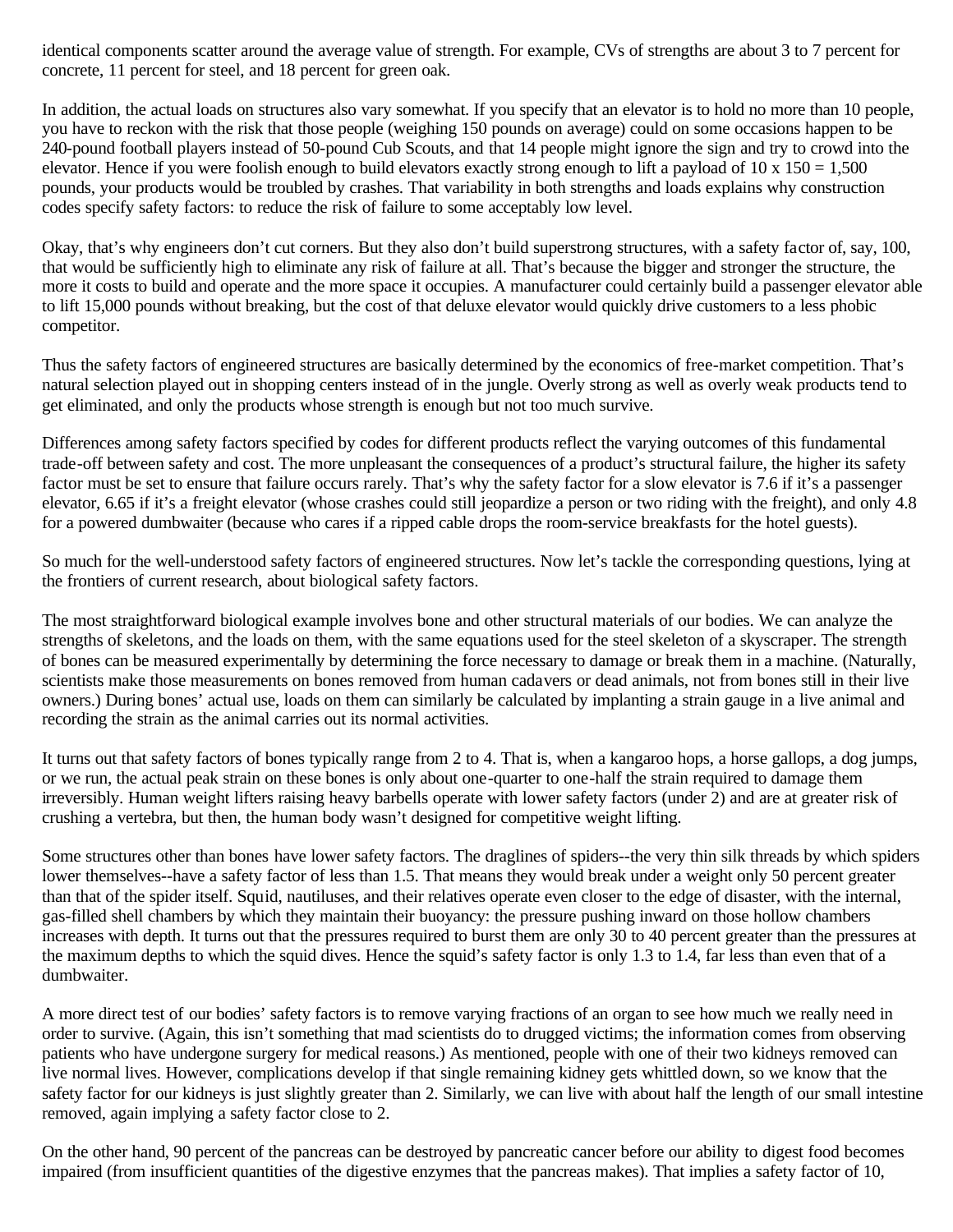which sounds wonderful--until you reflect that pancreatic cancer can reach a very advanced stage before you become aware of it. Other seemingly overdesigned organs are our gonads. A woman is born with hundreds of thousands of potential eggs, and one milliliter of a man's semen contains tens of millions of sperm--providing a very generous safety factor for making any number of babies.

Those are examples of safety factors for our visible bones and organs. At the molecular level, safety factors also apply to the enzymes and transport proteins that constitute the operating machinery of our bodies. In my lab at the UCLA School of Medicine, my colleagues and I are studying the molecules that enable our intestines to digest and absorb food. Humans and animals possess a whole battery of such molecules to process each type of nutrient. For example, to digest carbohydrates our gut has an enzyme called amylase (it splits starch into short chains of sugars), and other enzymes (like maltase and sucrase) to split those short chains into simple sugars, as well as transport proteins (like the glucose transporter) to convey those simple sugars from the small intestine into our tissues.

We determine the capabilities of those enzymes and transport proteins by calculating the quantities of sugar that they could digest per day if they were functioning at a flat-out rate. (That's analogous to the weight that an elevator cable could support.) We also determine the load on the intestine, measured as the quantity of sugar that we actually consume each day. (That's analogous to the actual weight of the passengers in the elevator.) The resulting ratios of capacities to loads constitute the intestine's molecular safety factors, which typically are around 2, and occasionally somewhat higher.

To have capabilities barely equal to actual peak loads makes as little sense for our bodies as it does for engineered structures. Our biological parts need capacities that exceed the demands normally placed on them because, as is the case with engineered structures, both strengths and loads vary somewhat unpredictably. Suppose you happened to be the unfortunate individual whose bones were slightly weaker than average but were exposed to slightly greater than average strains. As you lay there broken in your hospital bed, you would not be consoled by the reflection that human bones are on average perfectly matched to their loads. Strengths of biological materials vary, just as do those of man-made materials. Bone, for example, is about as variable as steel. Both are more variable than concrete but much less variable than wood, a nautilus's shell, or a spider's silk.

You may be thinking that of course bones from different people will vary in strength, just like steel that's made according to different formulas in different factories. What really counts, you may argue, is the variation in the strength of bones specified by the same genes, which is analogous to unpredictable variations in the manufacturing process itself. What is that variation? Biomechanicist R. McNeill Alexander and his colleagues at the University of Leeds in England found an ingenious answer to that question by comparing the strengths of corresponding bones from the left and right legs (or wings) of the same bird. That coefficient of variation proved to be about 5 percent for seagulls and 15 percent for domesticated hens and pigeons. The higher CVs of hens and pigeons aren't surprising: those birds have been selected for other things, like egg- laying ability or appearance, whereas wild seagulls with imprecisely controlled bone growth are likely to end up in the mouth of a hungry coyote. At any rate, this study establishes that the variability in strength of bones grown according to the same genetic blueprint is comparable to the variability in strength of concrete batches manufactured to the same formula.

Not only bone strengths but also loads on bones vary somewhat unpredictably. My toe bones couldn't predict that I'd suddenly feel motivated, after a lifetime of inertia, to train for the quarter mile. Nor can my intestine's sugar transporters predict when I'll suddenly spot a two-pound chocolate raspberry cake and find it irresistible. The genes specifying body safety factors have to allow for these somewhat unpredictable events. The lowest safety factors that animals can get away with are for dealing with loads that the animal itself can control precisely, because it can sense when it's getting into trouble. That's why spiders can afford to spin draglines, and squid can tolerate buoyancy chambers, with such low safety factors. When the spider feels its silk thread starting to shake, it knows that it's time to spin a stronger thread.

Safety factors also have to be higher for biological structures whose failures would be fatal than for structures whose failures would merely be inconvenient. That's why cats have an especially high molecular safety factor of 7 for the transport protein of an amino acid called arginine. As carnivores, cats consume meat, which is high in protein but which also yields nitrogencontaining waste products. Those wastes can poison a cat if they're not quickly excreted. Cats depend on dietary arginine to run the metabolic cycle responsible for excreting those toxic wastes. (Humans, too, along with many other animals, also require arginine for the same purpose, but they make much of what they need themselves and aren't so dependent on a dietary source.) If a cat consumes a single meal without arginine, it may die of poisoning by those wastes. Hence it's worthwhile for a cat to maintain a big safety factor for arginine absorption, and to grab every bit of arginine that it can get from its food.

Other considerations dictating high or low safety factors for our bodies' parts are their relative cheapness and ease of repair. Each sperm is very cheap to make. It would be false economy for a man to gamble on fertilizing his beloved by injecting just a single sperm. For almost no more time, effort, and biosynthetic energy he can inject millions of sperm and let them compete